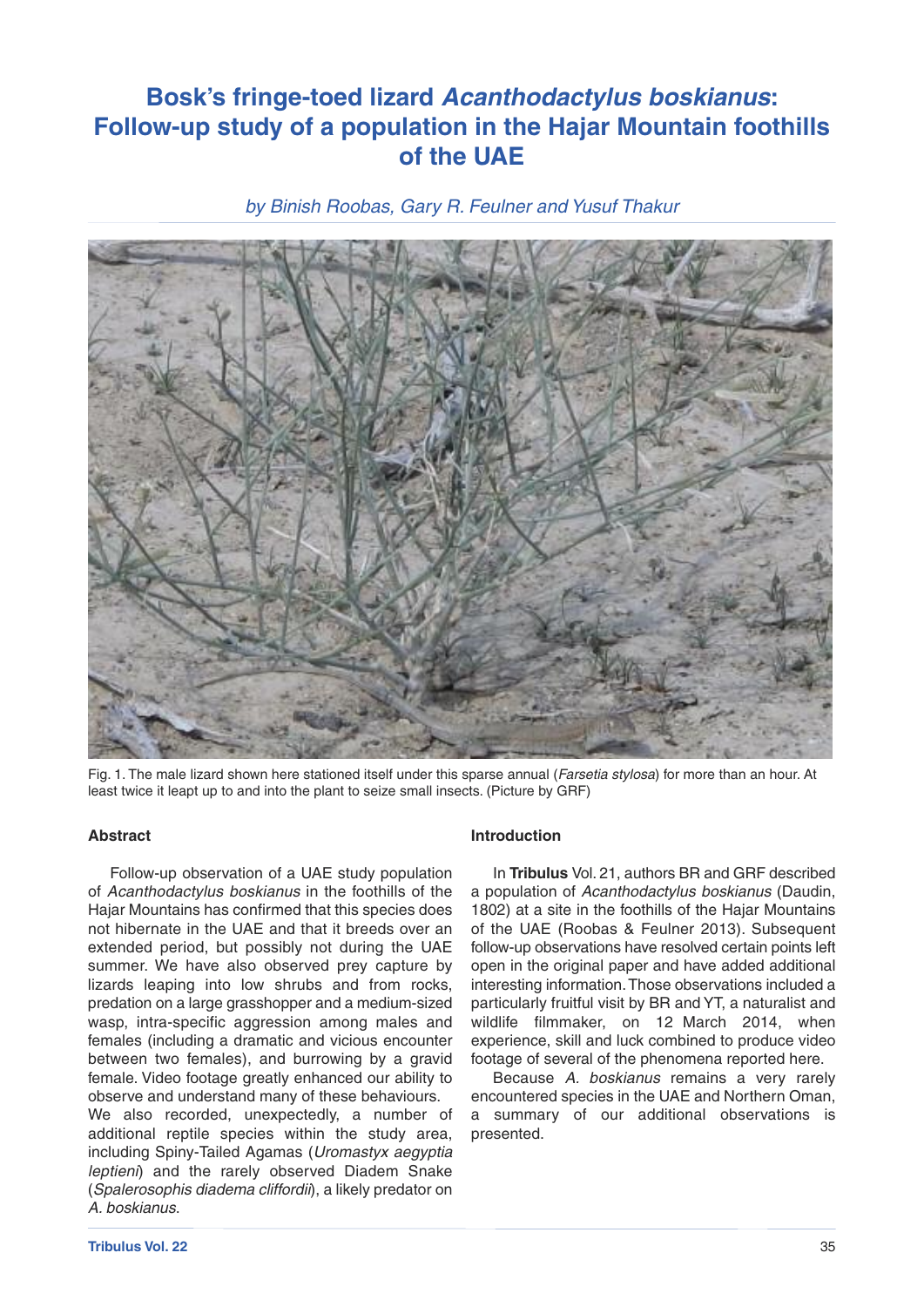# **Hibernation**

We can now confirm that *A. boskianus* in the UAE does not hibernate in winter, as it does in Egypt (El-Masry & Hussein 2001). We had surmised this from the presence of young juvenile lizards in early December 2012, just prior to the hibernation period. Subsequently, young juveniles were observed (along with adults) on 1 February 2014, in the heart of the south Arabian 'winter'.

## **Prey Capture**

In the course of our original study, we observed lizards lunging to snap up ground prey, principally ants. We also learned inadvertently that *A. boskianus* can track the trajectory of incoming aerial objects, including grasshopper-sized ones, and pounce on them when they land.

In additional field visits in winter and spring 2013- 14, we discovered another unexpected talent. *A. boskianus* sometimes waits in ambush under a plant *(Fig. 1),* and can leap up to the lower branches to snatch an insect meal, or even leap into the lower branches with all four feet, jumping a vertical distance roughly equivalent to its own body length. In the most ambitious such attempt, an actively foraging female leapt that distance into a dense *Pulicaria glutinosa* shrub to seize a big green grasshopper. The problem then was to swallow the prey, which it did only very slowly, bit by bit, and apparently with great difficulty.

[In North Africa, *A. boskianus* is known to climb into shrubs (Sahara-Nature). Some other desert lizards also do this, including at least one UAE species, but this behaviour is generally considered to be for cooling purposes, not for hunting.We have not observed plant climbing by *A. boskianus*, independent of the immediate goal of prey capture.]

We have also observed lizards jumping horizontally from low stones *(Fig. 2)* for a distance of up to two body lengths, to catch low-flying small insects in midair. One juvenile, in particular, climbed purposefully onto a dark stone and waited for some time, keeping watch. Suddenly it leapt into the air towards a small flying insect passing rapidly nearby. Speed, energy and accuracy won it a good meal.The heights involved in each case were no more than *ca*. 8 cm, but given the physics of jumping, it is possible that this behaviour is more characteristic of juvenile lizards than adults.

Although we had recognised that *A. boskianus* was prepared to tackle large prey, it was still a surprise to see one pounce on a medium-sized, long-waisted wasp (believed to be a digger or potter wasp). The wasp was already on the ground only *ca*. 5 cm in front of a female lizard we were watching, when we saw the lizard lunge. The lizard seized the wasp by the head and neck *(Fig. 3),* shook it, and tapped it against the ground, then dropped it on its back, obviously injured. During this initial grappling, the wasp had curved its long abdomen back towards the lizard's snout, as if to sting it. After only a second or so, the lizard picked the wasp up again, shook it, and tossed it *ca*. 10 cm to one



Fig. 2. A lizard perched on a stone, from which moments later it launched itself to catch a passing insect in flight. (Picture by GRF)

side. The lizard then retrieved the wasp, positioned it head first for swallowing and, after a pause, downed the entire wasp in a few gulps. (Experienced naturalists will recognise that it would have been extremely difficult to observe this level of detail in the absence of video footage that could be examined at leisure, and in slow motion or by individual frames.)

#### **Intra-specific interactions and aggression**

We observed only about half a dozen interactions between individual lizards, and these were diverse and unpredictable. Most involved aggression and none involved mating. On one occasion we witnessed no more than a simple nose kiss between a foraging male and a foraging female whose paths brought them in close proximity; then each went on their way. On another occasion, a male, who proved to be patrolling a small area over the course of an hour or more, darted some two metres to chase an interloping female, who turned and fled without contact. We tentatively interpreted this as territorial defence of a feeding area, although possibly only a temporary one. The female returned to the general area after about ten minutes, but took the precaution of staying outside the male's line of sight, behind a clump of shrubs. We also observed a foraging juvenile retreat from a foraging male who was approaching, obliquely, at a distance of *ca*. 1 metre; the male showed no reaction.

The tables were turned on yet another occasion, when a foraging female and a foraging male from some distance away found themselves face-to-face. They performed a brief nose kiss but the female seemed aggressive and made a hissing noise with her mouth open, at which the male retreated.

In the only male/male encounter we observed, a male that we had followed while foraging for *ca*. 35 metres found itself in a silty hollow ringed by small shrubs, when a second male of similar size appeared and approached. The two circled, facing one another side-to-side, but with torsos curved away from each other. Then the second lizard lunged at the first, making hostile contact and driving it away.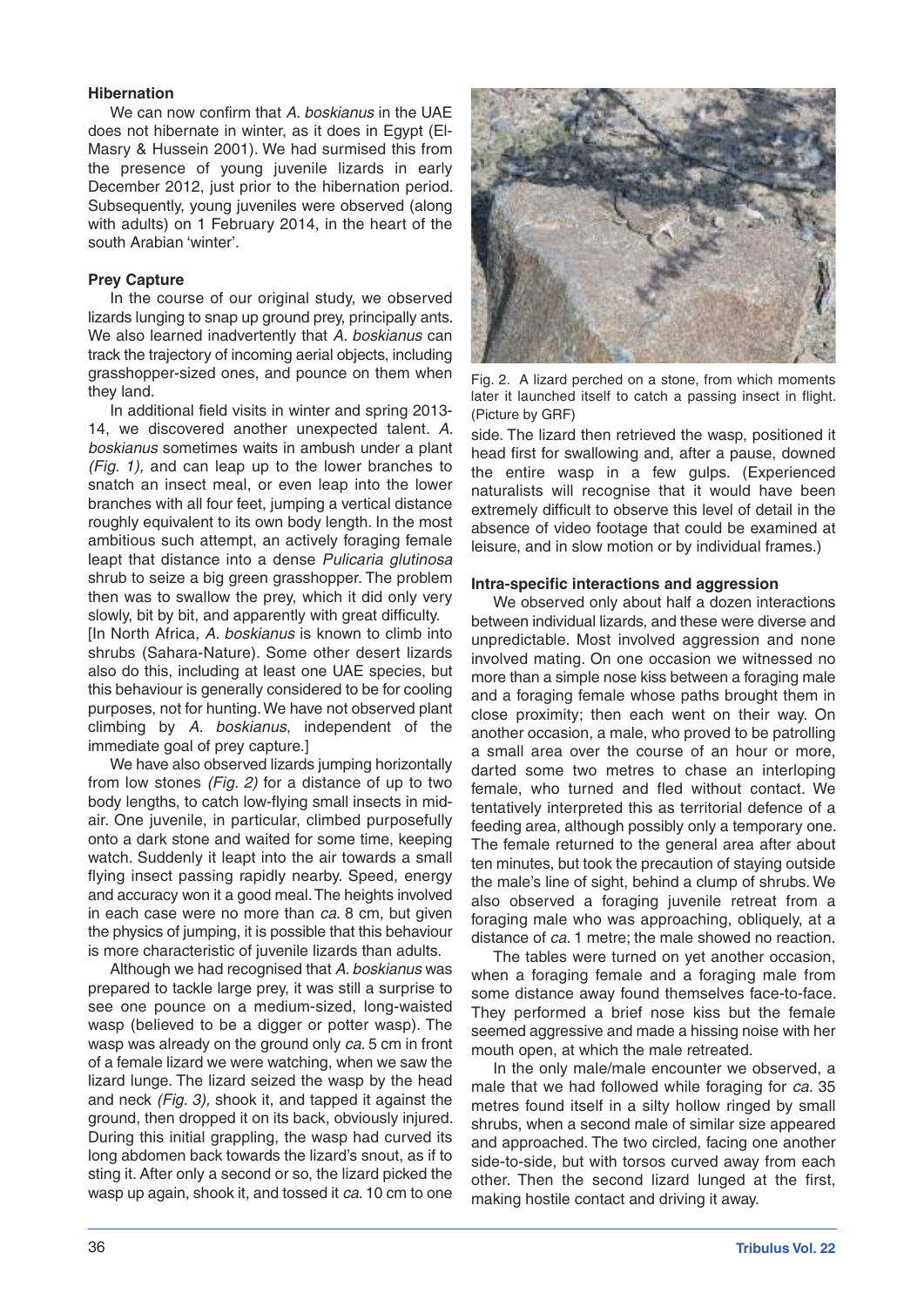By far the most dramatic encounter we witnessed was a vicious battle between two females.The combat began suddenly and lasted only five seconds. In the field, the spectacle appeared to be a blur of tumbling lizards, but we are able to describe it thanks to analysis of a video taken by YT, a tribute to his sense for his animal subjects.

The sequence of events of that encounter was as follows:

- A female lizard foraging near a small, dry shrub suddenly became agitated — and the photographer focused his attention.
- The lizard stepped into the open and directed herself, head up and mouth open, towards what proved to be an oncoming attacker.
- The attacker, a noticeably larger female, charged at high speed, at an angle from the left.
- The attacker rounded in front of the defender without a pause (*Fig. 4*) and attacked from the right flank, seizing the defender's right thigh in its jaws.
- Using its hold as leverage, the attacker rolled and flipped the defender through the air, in an arc (*Fig. 5*).
- These flips continued, and may have generated their own momentum. We counted at least six flips, each one sending one of the lizards more or less perpendicular to the ground, followed by three or four lower rolls.
- The video discloses that the defender was not simply a passive victim during the struggle. She twisted her torso backwards and was able to bite the attacker three times on the head and snout – first on the snout, second on the skull behind the eyes, and the third time over the left eye (*Fig. 6*).
- It may have been this last maneuver that finally discouraged the attacker. In any case, she released her hold on the defender and fled the scene as quickly as she had arrived.
- The victorious defender had obviously paid a price. She attempted to continue foraging but walked slowly and unsteadily at first, dragging her right hind leg. Raw flesh showed that she had also been bitten behind the left shoulder. Her heart beat strongly and rapidly and her tail shivered.
- Over the course of a few minutes, however, the defender seemed to recover much of her normal mobility.

In lizard studies, aggression among females has generally been associated with competition for preferred home ranges, including easy access to food and shelter. A possible motivation that suggests itself in our circumstances is competition for access to preferred sites for excavation of a nesting burrow – behaviour which was observed later the same day (see below). It is also worth remarking that the defender was successful  $-$  (as in the majority of territorial disputes in the animal world) – notwithstanding that she was obviously the smaller of the two combatants.



Fig. 3 This *A. boskianus* has caught a large wasp on the ground and has grasped it by the head and neck, with wings and abdomen visible. (Picture by YT)



Fig. 4. The battle commences: The attacking lizard darts past the defender's open jaws, aiming to strike on the right flank and seize the defender's right thigh. (Picture by YT)



Fig. 5. Pyrotechnics: As the combatants flip and roll, one lizard is spun perpendicular to the ground. (Picture by YT)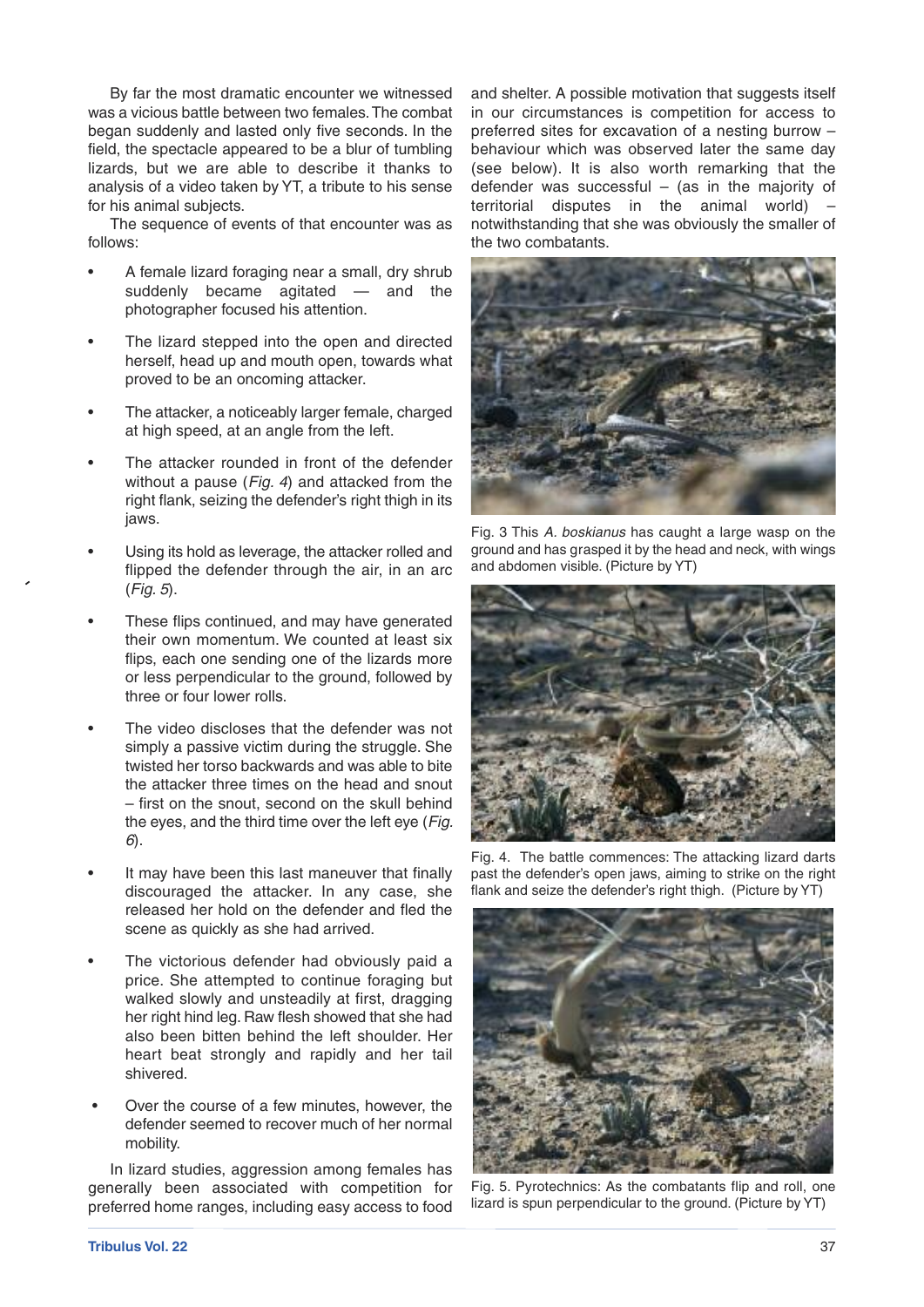

Fig. 6. Counterattack: The defender has turned to bite the attacker on the head, covering and perhaps contacting the attacker's left eye. This image also shows the size discrepancy between the two combatants. (Picture by YT)

#### **Burrow excavation for egg-laying**

An unattributed account from North Africa states that *A. boskianus* females dig a burrow *ca*. 30-40 cm deep in which to deposit their eggs (Sahara-Nature). During our visits to the study site in 2012 and 2013, we saw only a small number of relatively conspicuous burrows that might have been nesting burrows. On 12 March 2014, however, we observed an obviously gravid female lizard excavating what can only have been a nesting burrow.

The excavation site was in relatively soft soil (a former agricultural field) under a harder surface crust. The process was stereotyped. The female would emerge cautiously from the underground portion, body hunched low, perhaps recognising that the fresh burrow and digging activity made her relatively conspicuous. Then she would turn in the entrance apron (in this case, always in a clockwise direction) and commence digging *(Fig. 7).* We watched her do this more than twenty times.The front limbs were used to excavate new material; the hind limbs were used primarily to sweep loose material backwards and out

of the hole, assisted by sinuous movements of the hips and torso. Even while digging, the lizard remained wary, raising her head periodically to survey her surroundings.

Occasionally, after exiting the hole and before turning to dig again, the lizard would lie in the loose soil of the entrance apron and raise one or both forelimbs *(Fig. 8).* We had seen similar behaviour previously in an *A. boskianus* digging in loose soil while foraging for small insect prey. We continue to interpret this as thermoregulatory behaviour intended to cool the forepaws after the frictional heat of digging, and/or to cool the animal generally after physical activity (Roobas & Feulner 2013). One observational test of the "cooling" hypothesis might be to determine whether these behaviours are more common in hotter weather. Our two observations of lizards lying in dug soil with both forelimbs raised were in mid-March and mid-August.



A gravid female excavates her nesting burrow, using her forelimbs to dig (left) and her hind limbs to clear (right). (Pictures by BR)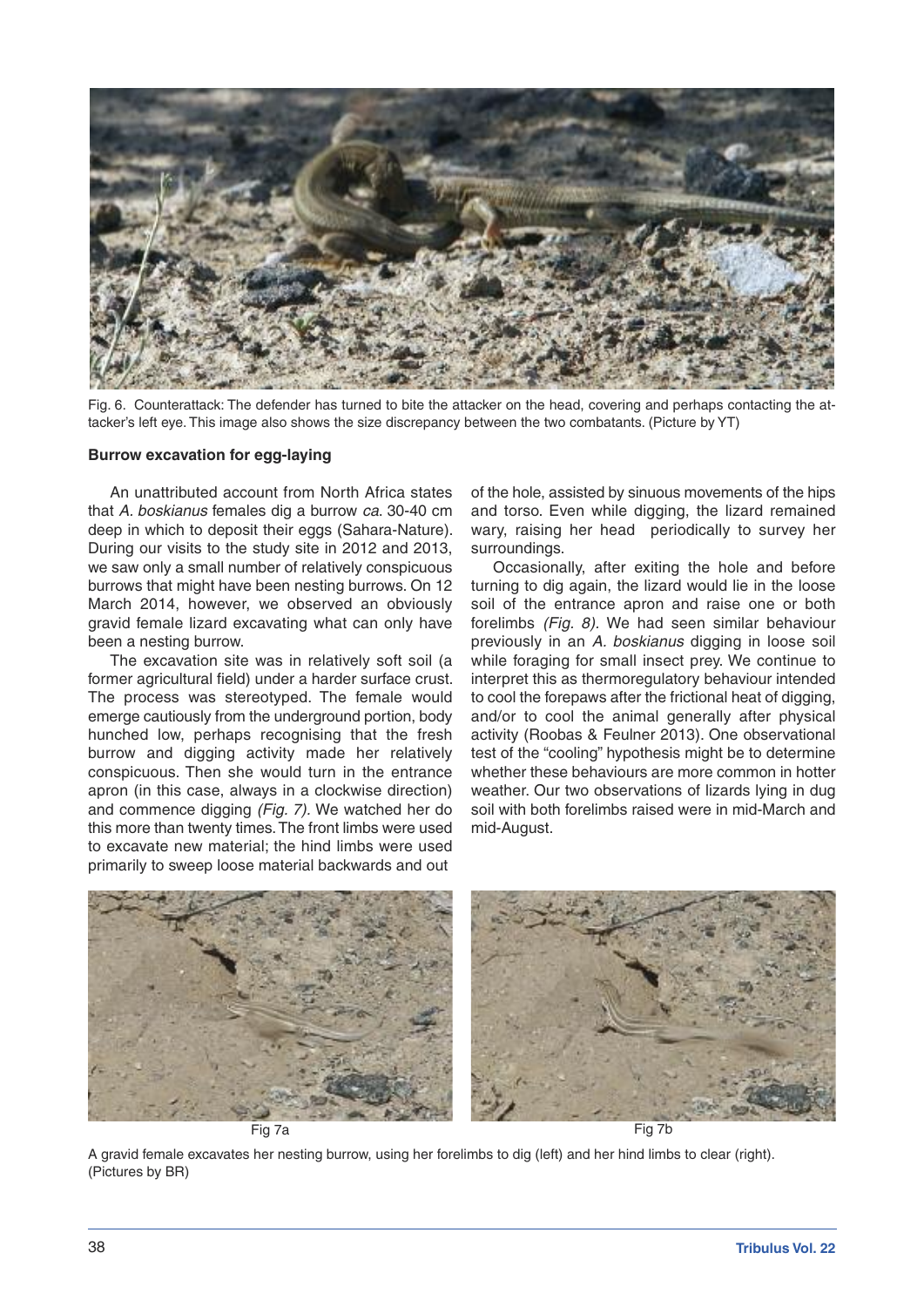

Fig. 8 Returning to the surface after a bout of excavation, the female lizard lays out in the loose dirt and raises both forelimbs. (Picture by YT)

#### **Breeding period**

The reproductive period for *A. boskianus* in North Africa is said to be in late spring and summer, with hatching occurring in August after a 75-day incubation period (Sahara-Nature). Mating and egg-laying would therefore occur from roughly mid-May to mid-June. The burrow excavation we observed on 12<sup>th</sup> March 2014 is inconsistent with the North African timetable, but our earlier observations of the population structure at the UAE study site led us to infer an extended breeding season in the UAE, with mating and egglaying estimated to occur from late summer through mid-winter. Nest excavation in early March falls just after the end of that estimated cycle.

#### **Other reptile species present**

During field work for the initial paper we did not observe any other reptiles within the area of the study site, a circumstance which we considered to be unusual. However, during several follow-up visits in 2014, including one evening visit, we recorded six additional reptile species within or adjacent to the study area.



Fig. 10. The Diadem Snake *Spalersophis diadema cliffordi*, a likely diurnal predator on *A. boskianus*. (Pictures by BR)



Fig. 9. Gallagher's Leaf-Toed Gecko, a nocturnal rockclimbing species. (Pictures by GRF)

These include:

- Leptien's Spiny-Tailed Agama (Arabic *dhub*) *Uromastyx aegyptia leptieni* (Agamidae): A juvenile was found in an inconspicuous burrow adjacent to the core zone of the study area and several larger burrows were observed on the stony lower slopes of the wadi.The dried tail of a small dhub was found up a tributary wadi. A few kilometres to the north, a small community of *ca*. 20+ dhubs has been recognised for a number of years. It seems likely that dhubs may be somewhat more common in this area of mountain front than has previously been recognised.
- Sinai Agama (a/k/a Blue Rock Agama) *Pseudotrapelus sinaitus* (Agamidae): A single individual was observed on a stony slope immediately adjacent to the core zone of the study area.
- Dwarf Semaphore Gecko *Pristurus rupestris* (Gekkonidae): Only two specimens of this normally common diurnal gecko were observed, one on a small *Acacia* tree and one on soil, but the latter uncharacteristically at dusk. These are sites and times at which *A. boskianus* would not normally be present. For this reason we are inclined to repeat our suspicion that *P. rupestris* may be preyed on by *A. boskianus*. If so, then within the study site it may have modified its normal habits to minimise the risk of predation.
- Banded Ground Gecko *Bunopus spatalarus* (Gekkonidae): A number of specimens of this normally phlegmatic species were found on stony ground after dark.
- Gallagher's Leaf-Toed Gecko *Asaccus gallagheri* (Gekkonidae) (*Fig. 9*): Several specimens of this nocturnal, rock-climbing species were observed in a gorge in a small tributary wadi that debouches into the study area.